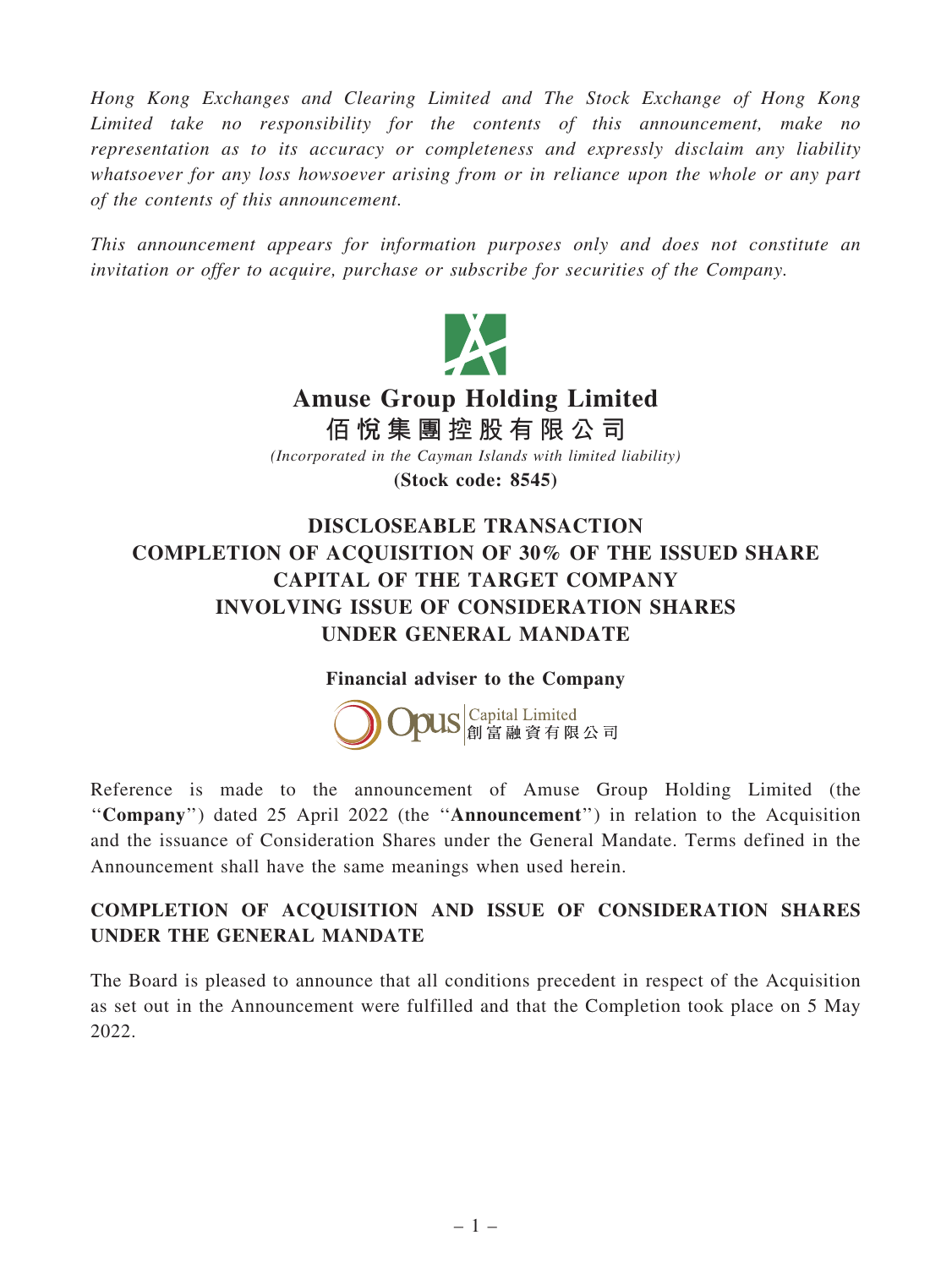Immediately before the Completion, the Company had 1,000,000,000 Shares in issue. Upon the Completion, a total of 192,307,692 new Shares, representing approximately 16.13% of the issued share capital of the Company as at the date of this announcement (as enlarged by the issue of the Consideration Shares), have been duly allotted and issued as fully paid to the nominee of Vendor A (Chu Guigui\* (褚桂桂)), namely Ms. Lin Weiyi\* (林煒儀) ("Vendor A's Nominee"), and the nominee of Vendor B (Zhu Rongzheng\*  $(\text{\#}\text{#}y)$ ), namely Mr. Liu Jun<sup>\*</sup> (劉峻) ("**Vendor B's Nominee**"), respectively, at the Issue Price of HK\$0.052 each under the General Mandate. As confirmed by the Vendors and their respective nominees, and to the best of the Directors' knowledge, information and belief after having made all reasonable enquiries, each of the Vendors, Vendor A's Nominee and Vendor B's Nominee is an Independent Third Party, save for their respective interest in the Consideration Shares.

Set out below for illustrative purposes is the shareholding structure of the Company (i) immediately before the Completion; and (ii) immediately after the Completion.

|                                       | (i) Immediately before the<br>Completion |              | (ii) Immediately after the<br>Completion |              |
|---------------------------------------|------------------------------------------|--------------|------------------------------------------|--------------|
|                                       | No. of Shares                            | $approx. \%$ | No. of Shares                            | $approx. \%$ |
| Infinite Force Holdings Ltd. (Note 1) | 180,800,000                              | 18.08%       | 180,800,000                              | 15.16%       |
| Vendor A's Nominee                    |                                          |              | 144,230,769                              | 12.10%       |
| Vendor B's Nominee                    |                                          |              | 48,076,923                               | 4.03%        |
| Other public Shareholders             | 819,200,000                              | 81.92%       | 819,200,000                              | 68.71%       |
| Total                                 | 1,000,000,000                            | 100.00%      | 1, 192, 307, 692                         | 100.00%      |

Note 1: Infinite Force Holdings Ltd., a company incorporated in the BVI on 18 October 2016 and an investment holding company, is wholly and beneficially owned by Mr. Li Wai Keung who is the chairman and an executive Director of the Company. Therefore, Mr. Li Wai Keung is deemed to be interested in the 180,800,000 Shares held by Infinite Force Holdings Ltd. by virtue of his 100% shareholding interest in Infinite Force Holdings Ltd..

> By Order of the Board Amuse Group Holding Limited Li Wai Keung Chairman and Executive Director

Hong Kong, 5 May 2022